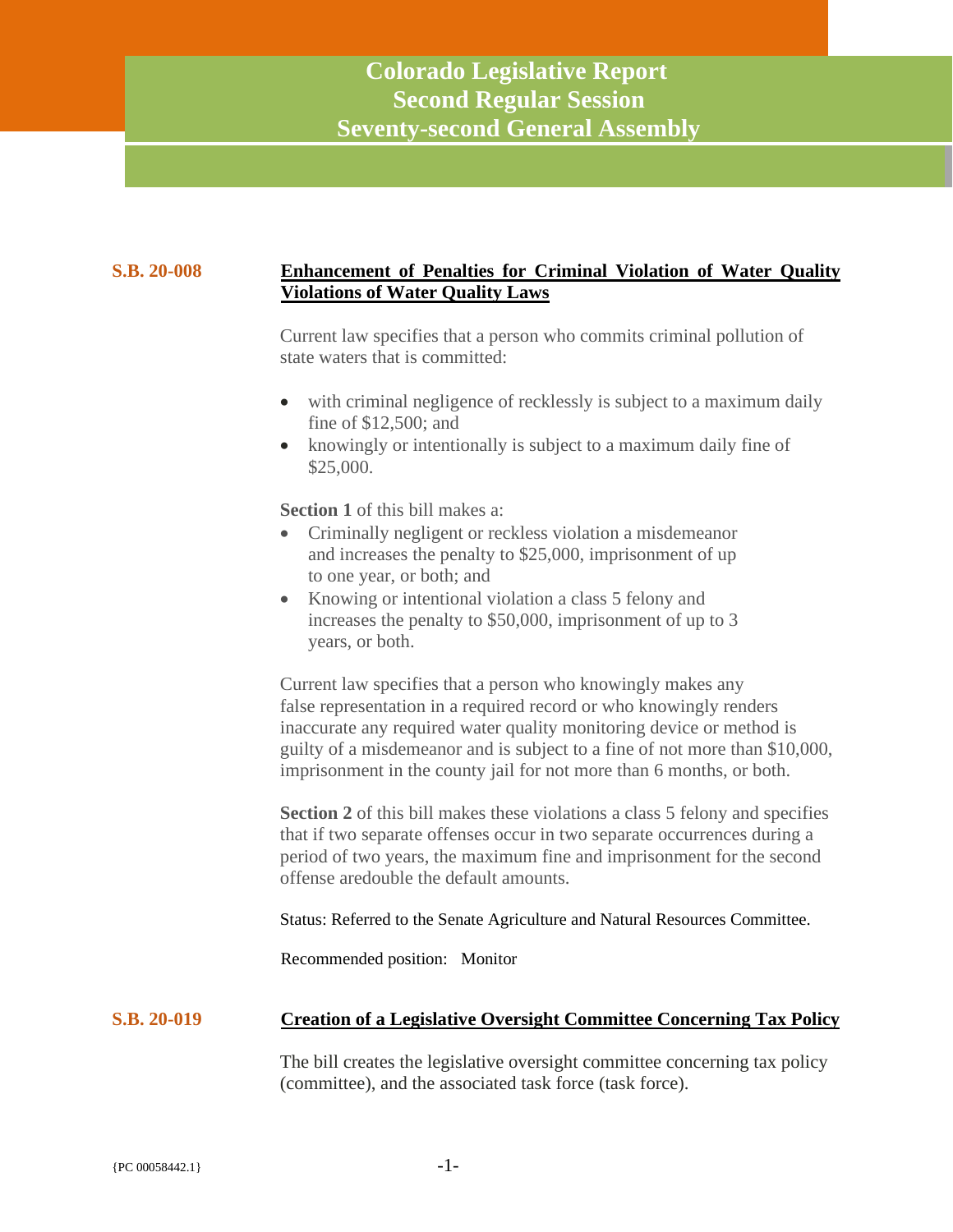The committee is required to consider the policy considerations contained in the tax expenditure evaluations prepared by the state auditor and is responsible for the oversight of the task force. The committee may recommend legislative changes that are treated as bills recommended by an interim legislative committee.

The task force is required to study tax policy and develop and propose for committee consideration any modifications to the current system of state and local taxation.

The task force is also authorized, upon request by a committee member, to provide evidence-based feedback on the potential benefits or consequences of a legislative or other policy proposal not directly affiliated with or generated by the task force, including any bill or resolution introduced by the general assembly that affects tax policy.

Status: Referred to the Senate Agriculture and Natural Resources Committee.

Recommended position: Monitor

## **S.B. 20-024 Public Input in the Development of a State Water Resources Demand Management Program**

The bill requires the Colorado water conservation board and the water resources review committee to involve the public and provide opportunities for public comment, using procedures similar to those used for initial adoption of the state water plan, before adopting any final or

significantly amended water resources demand management program as part of the Colorado upper basin states' drought contingency plan.

Status: Referred to the Senate Agriculture and Natural Resources Committee.

Recommended position**:** Support

### **S.B. 20-048 Study to Consider Strengthening the Prohibition on Speculative Appropriations of Water**

Current law specifies that an appropriation of water cannot be based on speculation, as evidenced by either of the following:

• The applicant does not have either a legally vested interest or a reasonable expectation of procuring such an interest in the lands or facilities to be served by the appropriation, unless the appropriator is a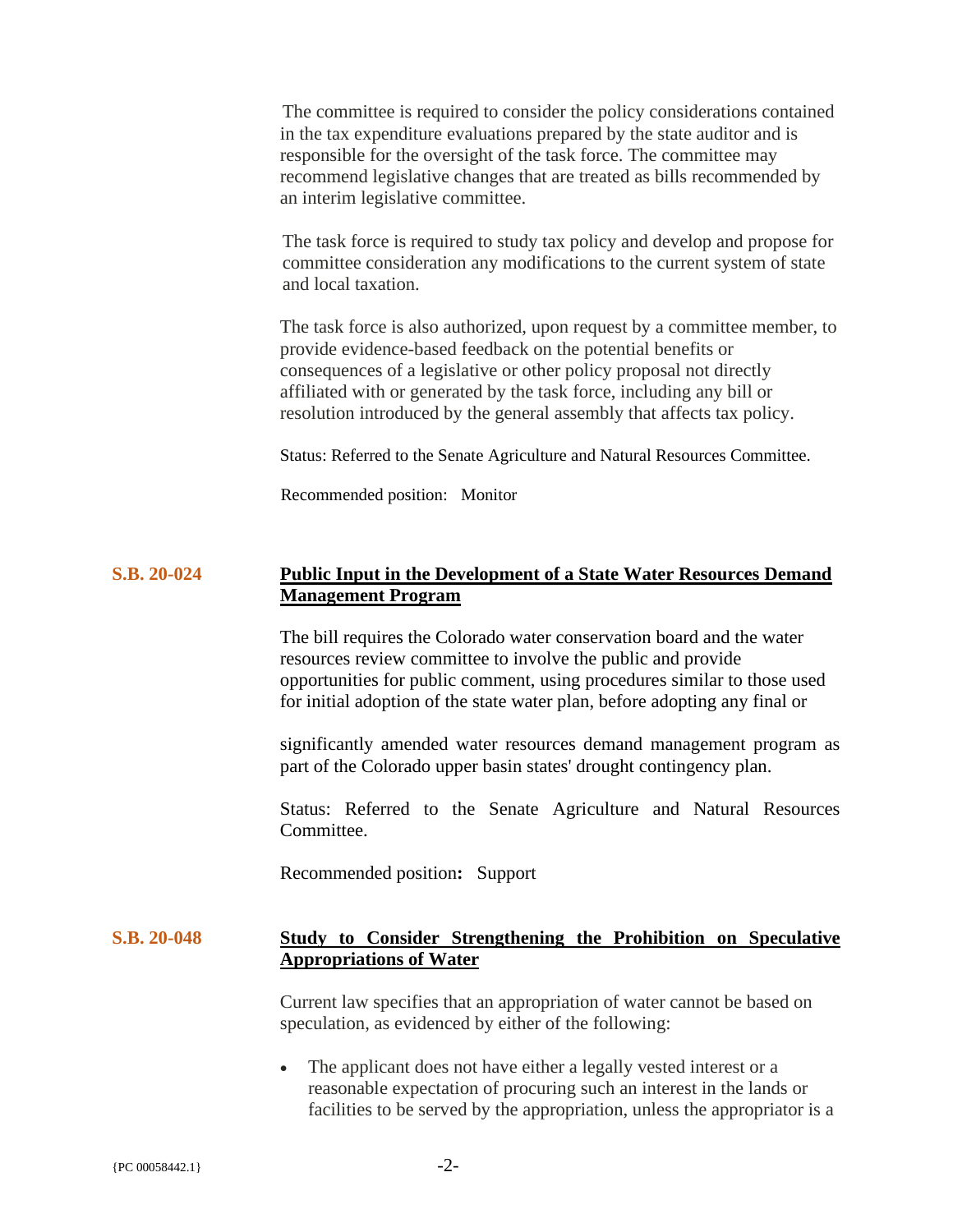governmental agency or an agent in fact for the persons proposed to be benefited by the appropriation; or

• The applicant does not have a specific plan and intent to divert, store, or otherwise capture, possess, and control a specific quantity of water for specific beneficial uses.

The bill requires the executive director of the department of natural resources to convene a work group to explore ways to strengthen current anti-speculation law and to report to the water resources review committee by August 15, 2021, regarding any recommended change.

Status: Passed by the Senate, introduced in the House and referred to the Rural Affairs and Agriculture Committee.

Recommended Position: Monitor

### **S.B. 20-065 Limitation on the Use of Mobile Electronic Devises While Driving**

The bill limits the use of a mobile electronic device while driving to adult drivers who use the mobile electronic device through a hands-free accessory. The bill establishes penalties of \$50 and 2 points for a first violation, \$100 and 2 points for a second violation, \$200 and 4 points for a third or subsequent violation, and \$300 and 4 points if the violation involves text messaging.

Status: Referred to the Transportation and Energy Committee.

Recommended Position: Support

# **S.B. 20-067 Changing the Use Tax of a Vehicle's Actual Purchase Price to Determine the Taxable Value for the Computation of Specific Ownership Tax**

Current law uses the manufacturer's suggested retail price (MSRP) of a vehicle to determine taxable value, which is used to determine the amount of the specific ownership tax. For class A and B vehicles that weigh 16,000 pounds or less, current law uses 75% of the MSRP; for class C and D vehicles, current law uses 85% of MSRP.

The bill changes this taxable value from MSRP to the actual purchase price.

Specific Ownership Tax revenue to municipalities, counties, and special districts would be decreased by about \$15.0 million in FY 2020-21, \$40.8 million in FY 2021-22, and \$60.1 million in FY 2022-23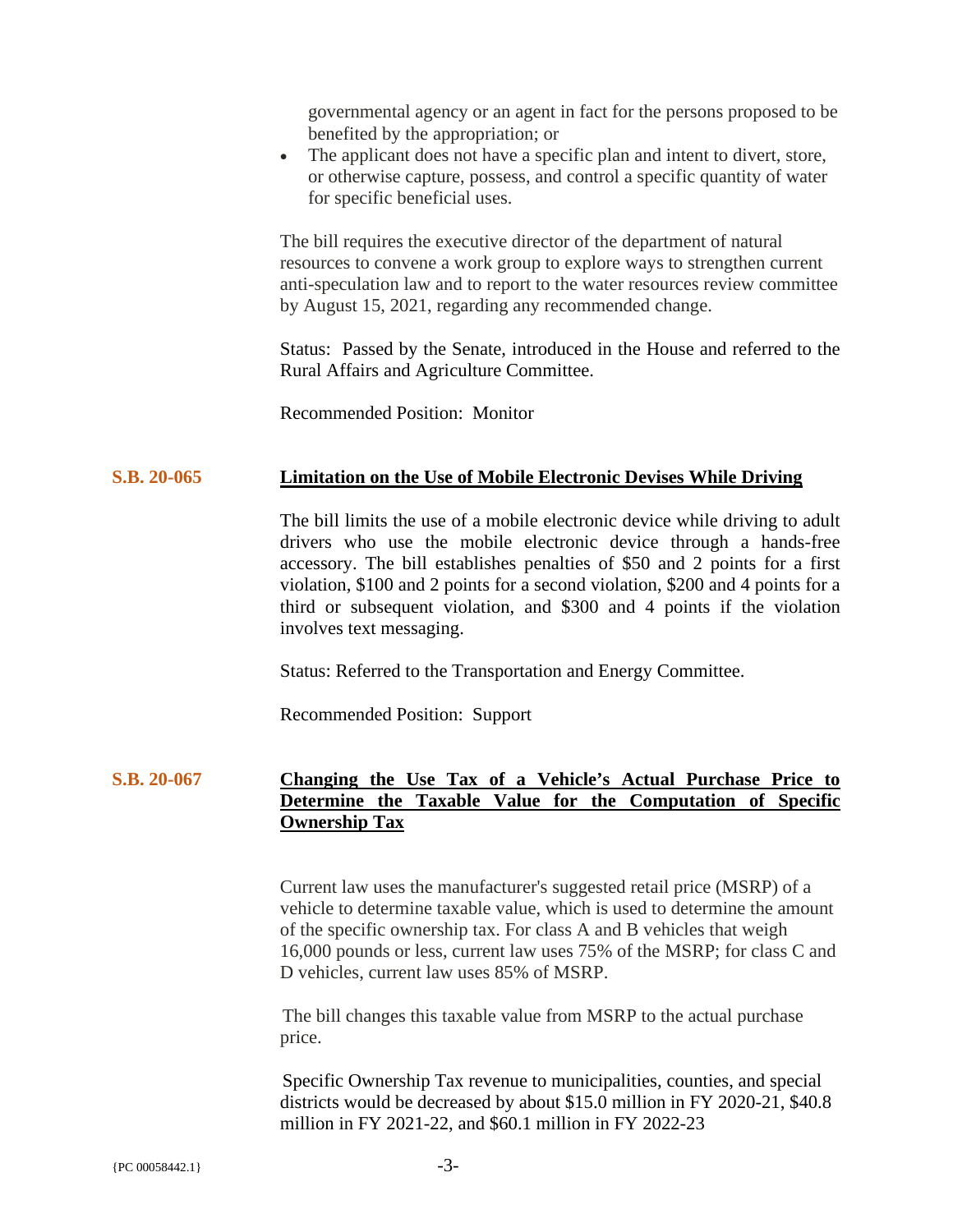Status: Referred to the Finance Committee.

Recommended Position: Oppose

#### **S.B. 20-109 Property Tax Classification of Property Used for Short-Term Rentals**

For property tax purposes this bill would make that portion of a residential building that meets the definition of short-term rental classified as nonresidential. This would result in an increase in the assessed value of the property.

Status: Referred to the Finance Committee

**S.B. 20-139 Authorization for a County to Lend Money to a Governmental Entity Created by or Located Within the County for the Purpose of Providing Funding for Public Infrastructure Projects Within the County**

> The bill authorizes a county to lend money to a governmental entity that is created by or located within the county subject to the following requirements:

- The source of the loan must be legally available money that is not otherwise encumbered or obligated;
- The loan must have a specified repayment term;
- The loan recipient is required to pay the county interest on the loan at an initial rate that is equal to or greater than the rate of return earned on all county financial investments; and
- The loan recipient shall use loan proceeds for the sole purpose of funding public infrastructure projects within the county.

Status: Referred to the Local Government Committee

Recommended Position: Monitor.

#### **S.B. 20-153 Creation of an Enterprise that is Exempt from the Requirements of Section 20 of Article X of the State Constitution to Administer a Fee-Based Water Resources Financing Program**

The bill creates the water resources financing enterprise (enterprise). The board of the enterprise (board) consists of the board of directors of the Colorado water resources and power development authority and the Colorado water conservation board. The enterprise will provide financing to "water providers", defined to include drinking water suppliers, wastewater treatment suppliers, and raw water suppliers. Raw water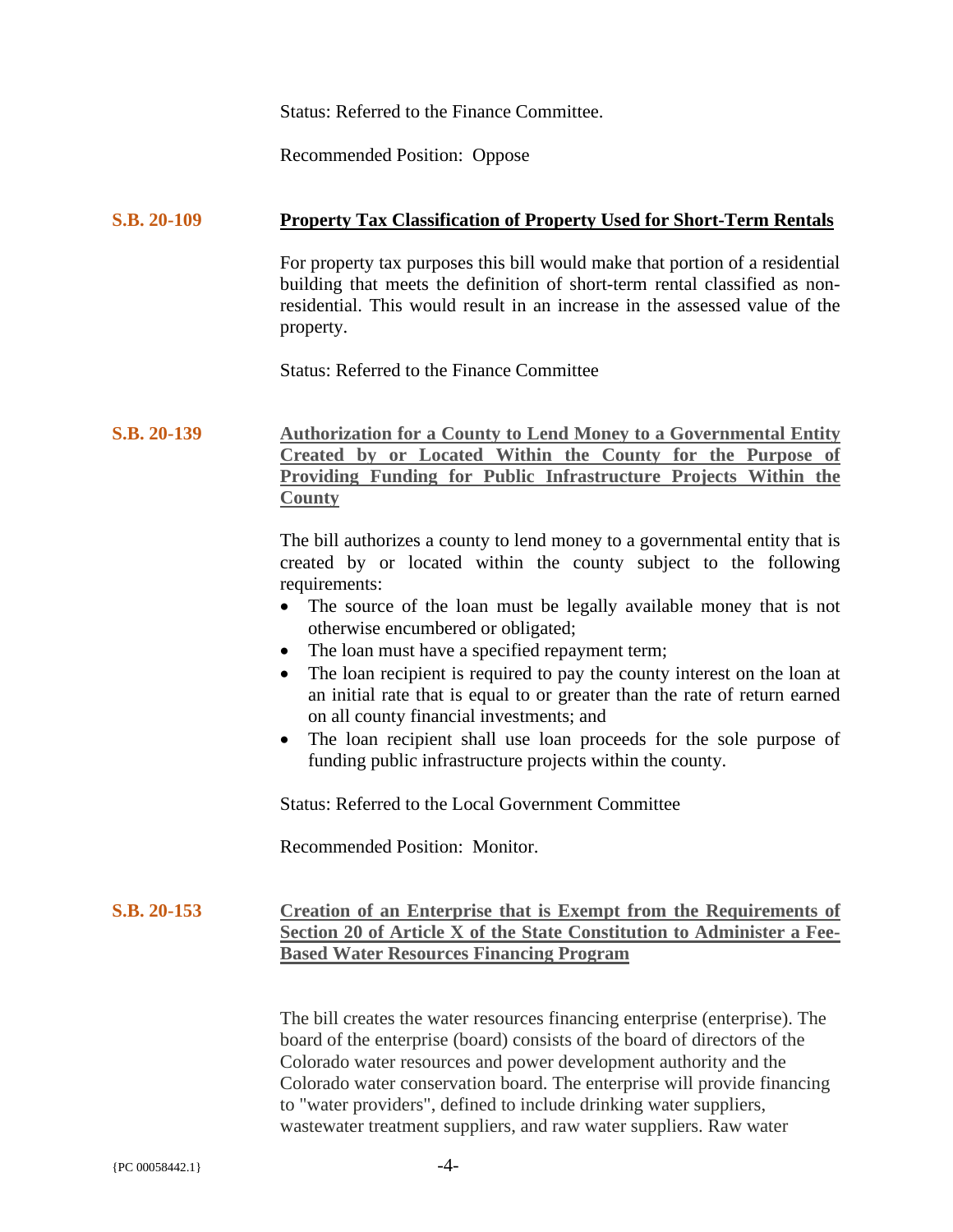suppliers are limited to those that provide raw water for treatment and use as drinking water.

Customers of drinking water suppliers will pay a fee to the supplier, who will transmit it to the enterprise to be used for the financing. The fee is 25 cents per 1,000 gallons of drinking water delivered per month to each metered connection in a drinking water supplier's public water system, collected after the first 4,000 gallons of drinking water delivered per month to an individual metered connection. The board may adjust the fee based on inflation and equity concerns for large nonresidential customers and customers who pay tiered rates that start higher than 4,000 gallons per month.

The enterprise can provide financing for grants, loans, and in-kind technical assistance in arranging third-party financing. In determining whether to provide financing, the board shall consider the following factors:

- A water provider's ability to pay, including whether the water provider has sought or received other financial assistance;
- Whether a water provider is subject to noncompliance or increased requirements related to the provision of raw water, drinking water, water treatment, or wastewater treatment;
- Whether the proposed use of financing relates to a project identified in and in furtherance of the state water plan; and
- The geographic location and demographic characteristics of the water provider and its customers.

The enterprise shall provide, and a water provider may use, the financing only:

- In connection with the provision of raw water, drinking water, water treatment, or wastewater treatment; and
- For feasibility studies, consulting, planning, permitting, and construction of infrastructure and water conservation projects and related recreational, hydroelectric, and flood control facilities, including necessary enlargement and rehabilitation of facilities but excluding maintenance and operation.

Status: Assigned to the Agriculture and Natural Resources Committee.

Recommended Position: Monitor

# **H.B. 20-1042 Modification of the Notice Requirements for Manufacturers of Perfluoroalkyl and Polyfluoroalkyl Substances**

House Bill 19-1279, enacted in 2019, requires manufacturers of class B firefighting foam that contains intentionally added polyfluoroalkyl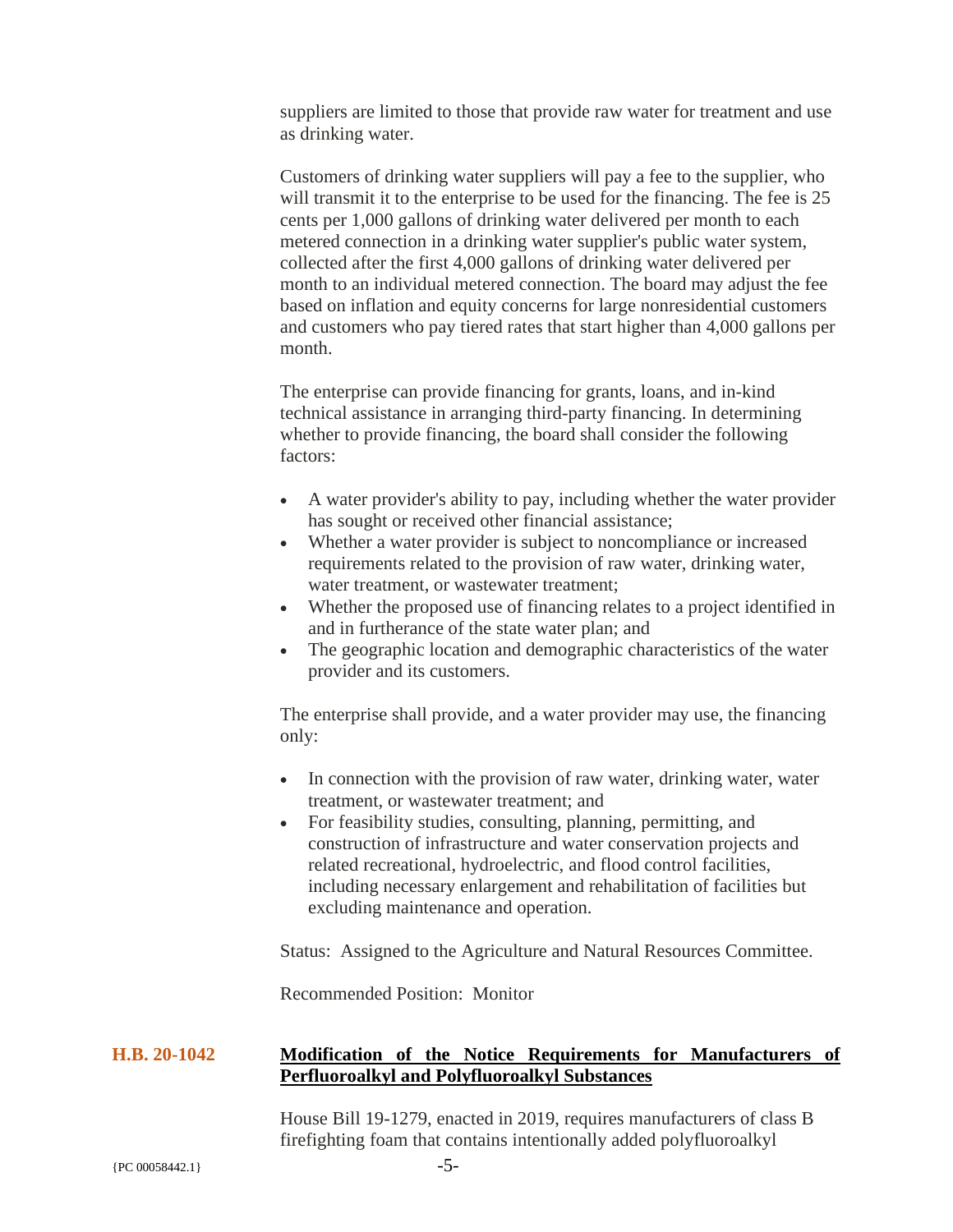substances to notify, in writing, sellers of their products about the state's new regulations of these products "no less than one year prior to the effective date of section 25-5-1303", which is impossible because the notice requirements did not exist prior to the bill's effective date on August 2, 2019. The bill addresses this error by modifying the effective date of the required notice to prior to August 2, 2020.

Status: Referred to the Transportation and Local Government Committee.

Recommended Position: Monitor

#### **H.B. 19-1069 Inspection of Water Wells**

The bill requires the state engineer to employ a minimum of 4 water well inspectors in the state's water well inspection program.

The bill requires the state board of water well construction and pump installation contractors, on or before November 1, 2020, to promulgate rules for identifying high-risk water wells that should be prioritized for inspection. Thereafter, the state engineer shall use the rules to identify high-risk water wells and shall prioritize the inspection of high-risk water wells.

The bill clarifies that money in the well inspection cash fund shall be appropriated to and expended by the state engineer only for the well inspection program.

Status: Passed the House, introduced in the Senate and referred to the Finance Committee

Recommended Position: Monitor

# **H.B. 20-1072 Requiring that the University of Colorado Study Potential Uses of Emerging Technologies to More Effectively Manage Colorado's Water Supply.**

The bill declares that new technologies, such as blockchain, telemetry, improved sensors, and advanced aerial observation platforms, can improve monitoring, management, conservation, and trading of water and enhance confidence in the reliability of data underlying water rights transactions. To advance the potential use of these new technologies, the bill:

• Authorizes and directs the university of Colorado, in collaboration with the Colorado water institute at Colorado state university, to conduct feasibility studies and pilot deployments of these new technologies to improve water management in Colorado; and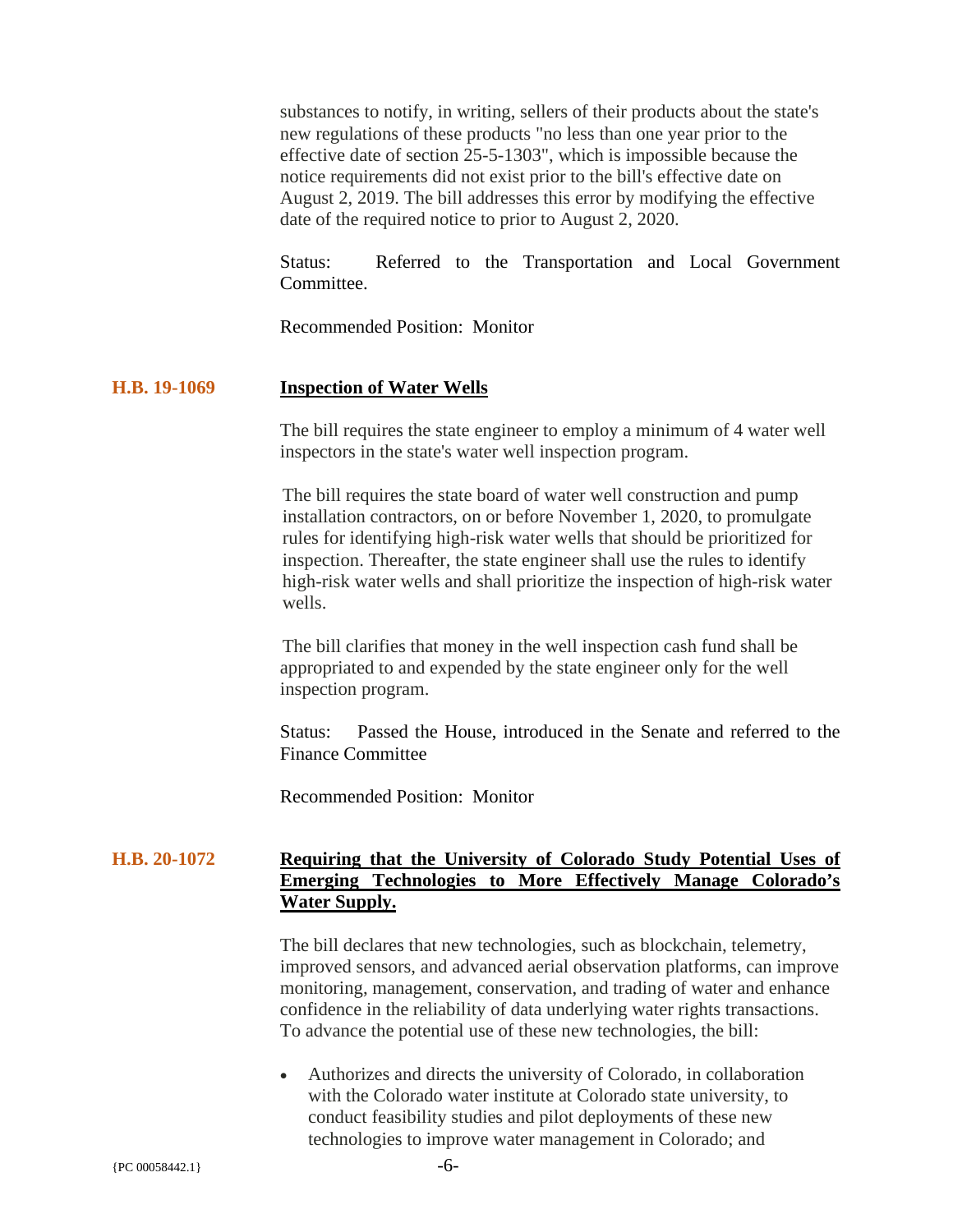• Appropriates \$40,000 from the general fund, contingent on the university of Colorado's receipt of a matching \$40,000 in gifts, grants, and donations, for the purpose of funding the studies and pilot programs.

Status: Passed by the Rural Affairs and Agriculture Committee and referred to the Appropriations Committee

Recommended Position: Monitor

#### **H.B. 20-1074 Trash Collection by Special Districts**

The "Special District Act" (act) allows a sanitation district, a water and sanitation district, or a metropolitan district with a population of 2,500 or less that is located in a county with a population of 25,000 or less to provide for the collection and transportation of solid waste. The bill amends the act to remove the population restriction, allowing a sanitation district, water and sanitation district, or metropolitan district to provide for the collection and transportation of solid waste regardless of the population in the district or the county.

Status: Passed by the Rural Affairs and Agriculture Committee and referred to the Committee of the Whole.

Recommended Position: Monitor

# **H.B. 20-1089 Clarification that the Prohibition on an Employer Terminating an Employee for the Employee's Lawful Off-Duty Activities Extends to Activities That are Lawful Under State Law Even if Those Activities are Not Lawful Under Federal Law**

The bill prohibits an employer from terminating an employee for the employee's lawful off-duty activities that are lawful under state law even if those activities are not lawful under federal law, i.e. marijuana use.

Status: Assigned to the Business Affairs and Labor Committee

Recommended Position: Monitor

# **H.B. 20-1095 Authority of a Local Government's Master Plan to Include Policies to Implement State Water Plan Goals as a Condition of Development Approvals**

This bill authorizes a local government master plan to include goals specified in the state water plan and to include policies that condition development approvals on implementation of those goals.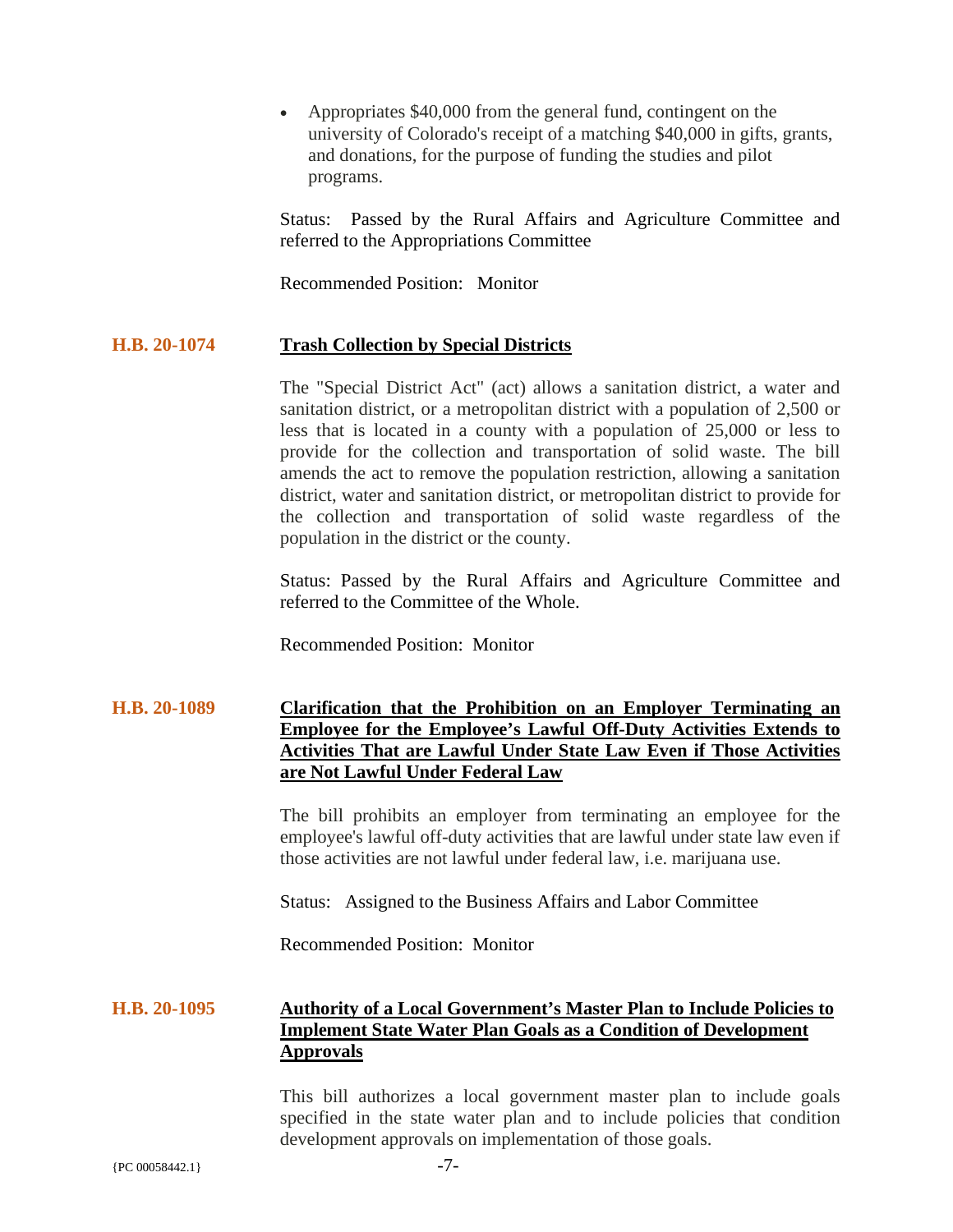Status: Assigned to the Business Affairs and Labor Committee

Recommended Position: Monitor

# **H.B. 20-1097 Ability to Use Water That Has Been Adjudicated For Municipal Use in an Interconnected Treated Municipal Water Supply System if the Historical Consumptive Use of the Water Right Has Already Been Quantified in a Previous Change of the Water Right**

Current law limits the place of use of water subject to a changed water right that has been decreed for use in a treated domestic or municipal water supply system to only that system. The bill authorizes the use of that water in an interconnected treated domestic or municipal water supply system if:

- The water is attributable to a water right for which the historical consumptive use has previously been quantified, diverted from a point of diversion that has already been decreed for that water right, and delivered from the decreed treated system to the interconnected treated system without the water being returned to the natural stream; and
- The owner of the water right has given written notice to the division engineer that identifies the proposed accounting for the use of the water right and the division engineer has approved the accounting.

The owner of the water right must give notice to all persons on the substitute water supply plan notification list for the applicable water division. The division engineer will review any comments received on the proposed accounting and make a determination whether the accounting is adequate. This determination may be appealed to the water judge. Other than the place of use, all of the terms and conditions of the previous change of water right decree continue to apply to the water right. A claim to any return flows from the use of the water right in the interconnected treated domestic or municipal water supply system must be approved by the water judge.

Status: Assigned to the Rural Affairs and Agriculture Committee

Recommended Position: Monitor

### **H.B. 20-1119 Authority of the State Government to Regulate Perfluoroalkyl and Polyfluoroalkyl Substances**

The bill addresses the authority of the state government to regulate perfluoroalkyl and polyfluoroalkyl substances (PFAS).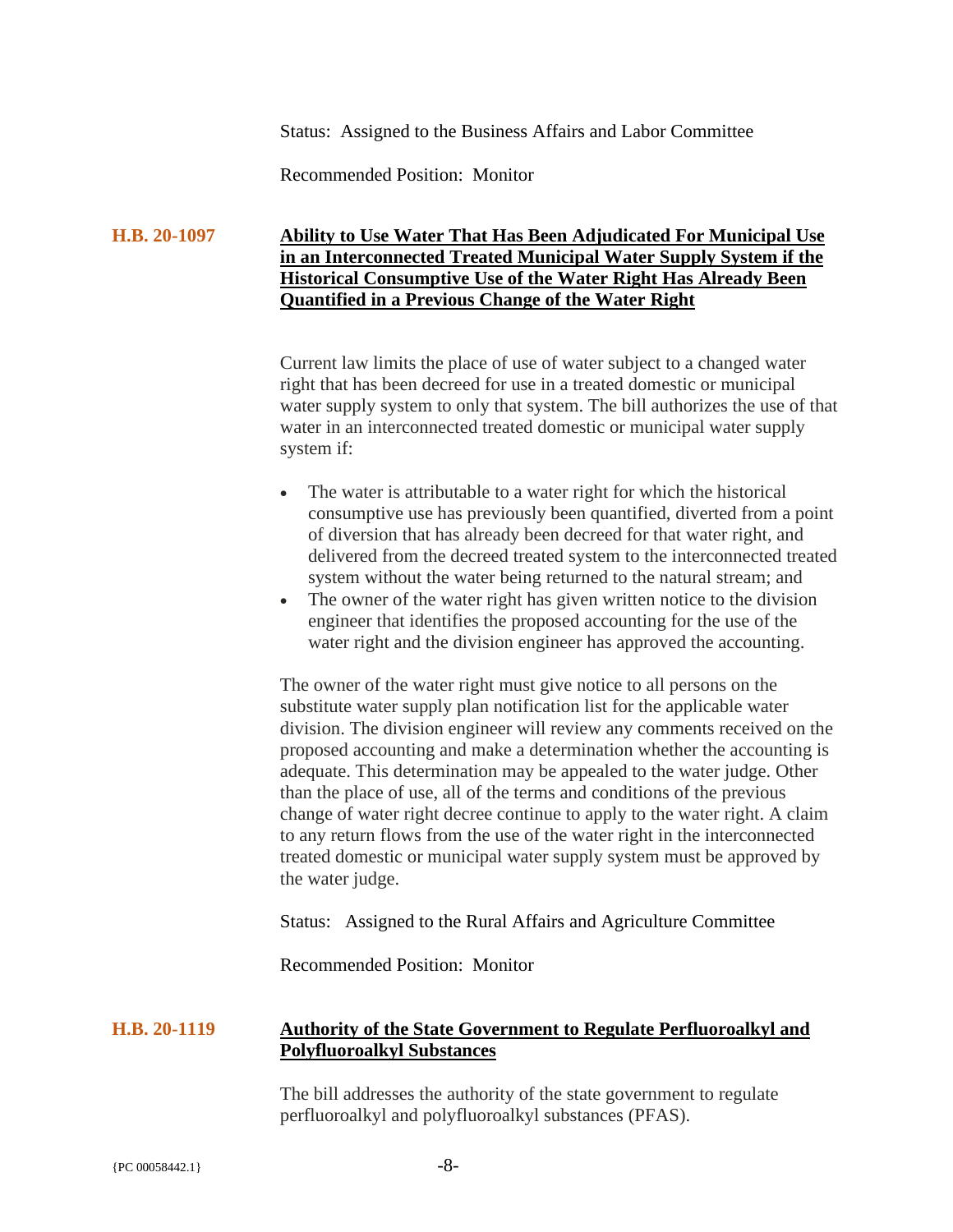**Section 1** of the bill addresses when PFAS may be used for firefighting foam system testing both in general and in certain aircraft hangars.

**Section 2** grants the department of public health and environment the power to adopt and enforce standards and regulations that require public drinking water systems to sample drinking water supply sources and finished drinking water for PFAS.

**Section 3** clarifies that the water quality control commission may set standards related to PFAS in surface water and groundwater and may require wastewater systems to collect PFAS data relevant to the commission setting PFAS standards.

**Section 4** requires the solid and hazardous waste commission to promulgate rules for a certificate of registration for any facility or fire department that possesses PFAS in firefighting agents or firefighting equipment and for standards for the capture and disposal of PFAS in firefighting agents or firefighting equipment.

Status: Assigned to the Energy and Environment Committee

Recommended Position: Oppose

## **H.B. 20-1138 Supplementing the Centralized Inventory of State-Owned Real Property Maintained by the Office of the State Architect to Include All Publicly Owned Real Property**

Not later than December 31, 2020, the bill **requires each state agency, state institution of higher education, and political subdivision of the state** to submit to the office of the state architect (office) a list of all usable real property owned by or under the control of the agency, institution, or political subdivision of the state. This list must include, if applicable:

- The address where the real property is located;
- The size of the real property;
- How the real property is zoned;
- Contact information for the state agency, institution, or political subdivision of the state that owns or controls the real property;
- The plan, if one is available, for the use, development, or sale of the real property; and
- A description that includes the condition of the real property and a measurement of total area of the real property that is vacant, unused, or underdeveloped.

Not later than December 31 of each subsequent year, each state agency, state institution, and political subdivision of the state must submit to the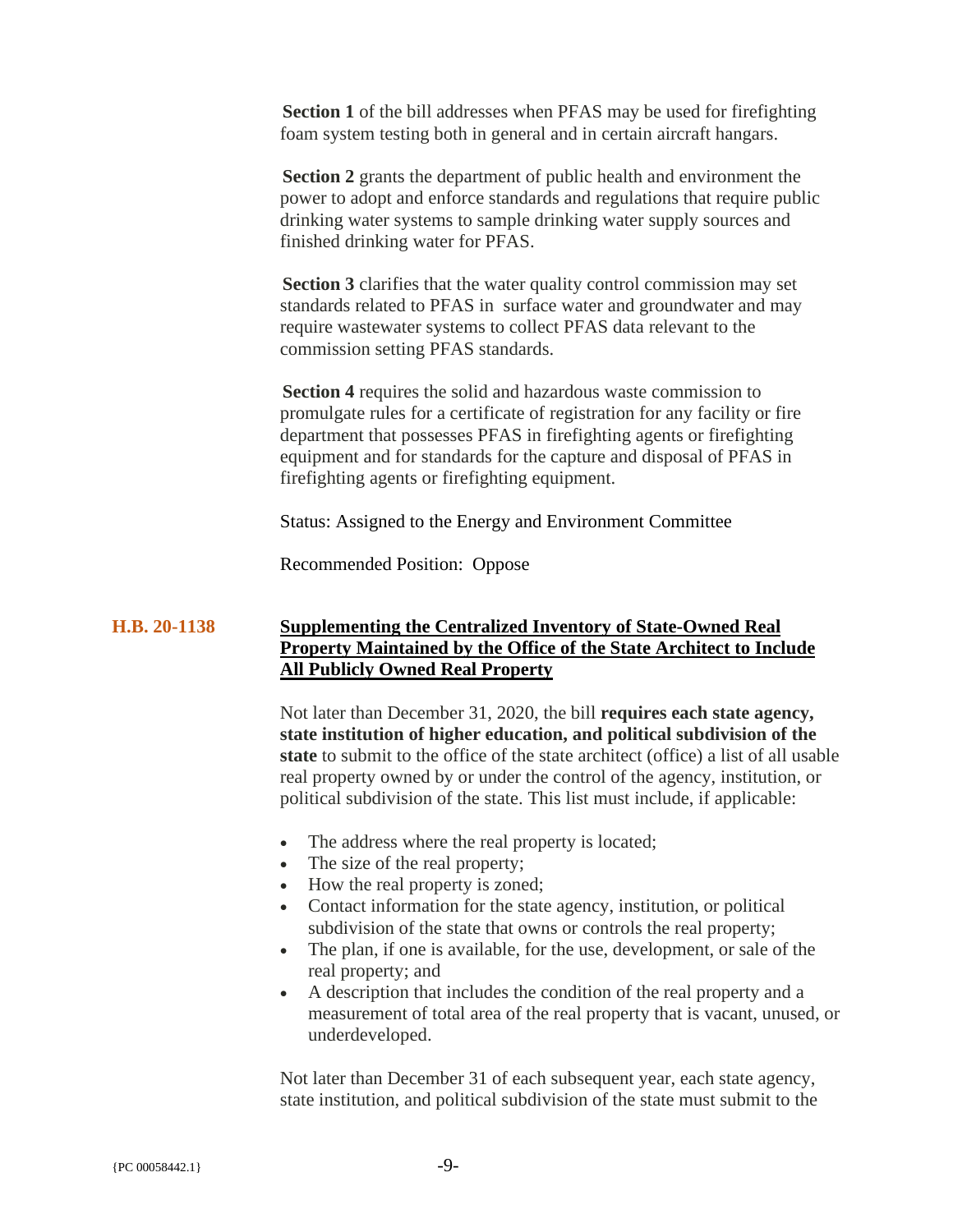office any updates to the information the agency, institution, or political subdivision of the state originally submitted to the office about the usable real property the agency, institution, or political subdivision of the state owns or controls.

Beginning July 1, 2021, whenever any state agency, state institution of higher education, or political subdivision of the state plans to offer any usable real property for sale, or otherwise plans to solicit any offer to purchase real property, the agency, institution, or political subdivision of the state shall notify the office.

Not later than July 1, 2021, the office must establish and maintain a current database that includes the information listed above. This database must be available free of charge to the public on the office's website.

Status: Assigned the Transportation and Local Government and Appropriations Committees

Recommended Position: Oppose

# **H.B. 20-1143 Additional Health Protections Regarding Alleged Environmental Violations, and, in Connection Therewith, Raising the Maximum Fines for Air Quality and Water Quality Violations**

Current state law sets the maximum civil fine for most air quality violations at \$15,000 per day and most water quality violations at \$10,000 per day, but federal law allows the federal environmental protection agency to assess a maximum daily fine per violation of \$47,357 for these violations. **Sections 2 and 4** of the bill raise the maximum fine to \$47,357 per day and direct the air quality control commission and the water quality control commission in the department of public health and environment (department) to annually adjust the maximum fine based on changes in the consumer price index.

Current law allocates all water quality fines to the water quality improvement fund; **section 4** authorizes the use of money in that fund to pay for projects addressing impacts to environmental justice communities. Section 4 also extends the repeal date for the water quality improvement fund to September 1, 2025.

Current law allocates all air quality fines to the general fund; **Section 3** allocates them to the newly created community impact cash fund. Section 3 also:

• Specifies that the department is to use money in the community impact cash fund for environmental mitigation projects (EMPs);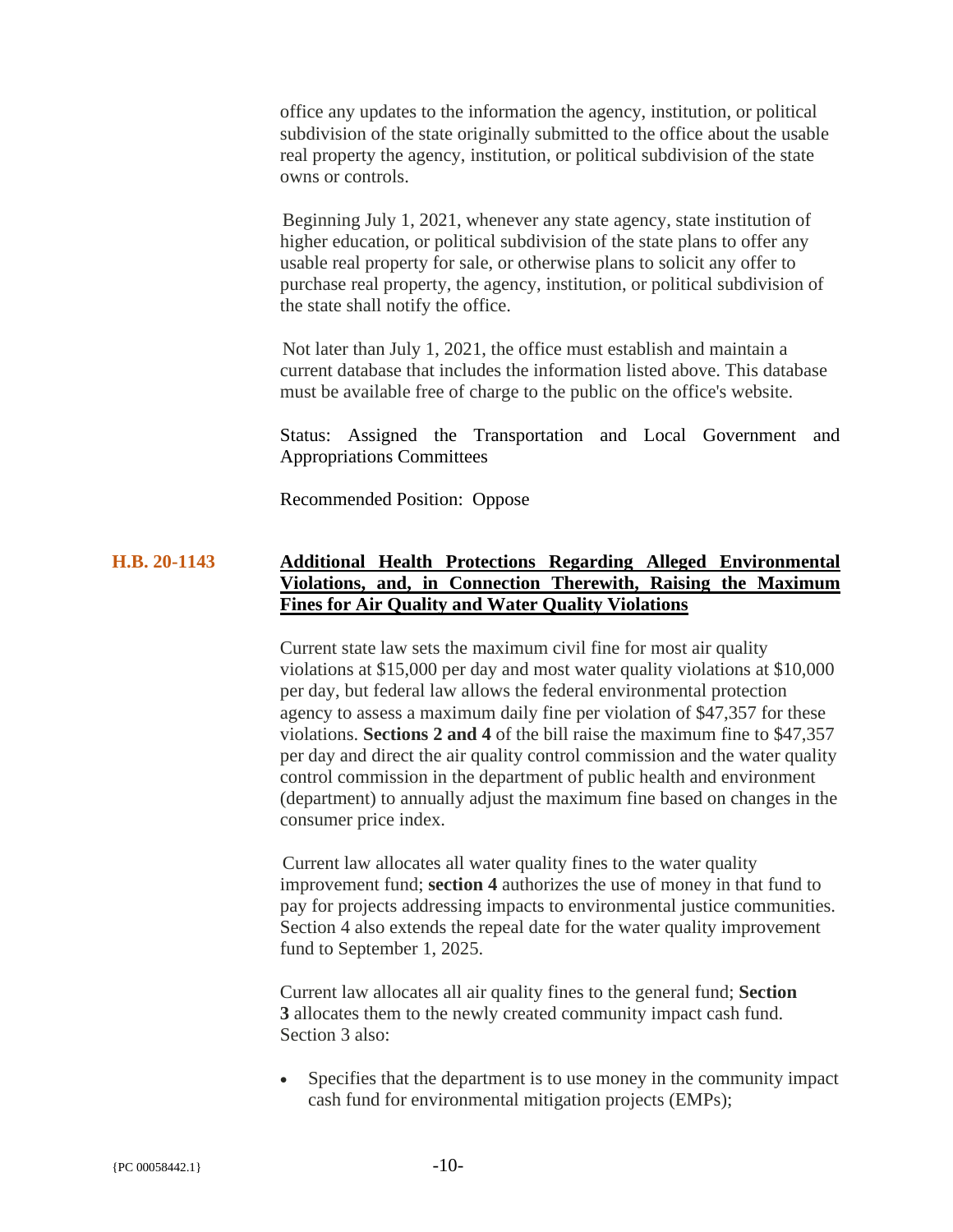- Defines an EMP as a project that avoids, minimizes, or mitigates the adverse effects of a violation or alleged violation of the air quality or water quality laws;
- Creates the environmental justice advisory board to recommend EMPs in response to violations or alleged violations that affect environmental justice communities; and
- Creates an environmental justice ombudsperson position within the department, who serves as chief staff to the advisory board and advocates for environmental justice communities.

**Section 3** also requires the department to post proposed EMPs on the department's website in a format that allows the public to submit comments on the proposed EMP, not approve an EMP until at least 45 days after the EMP has been posted on its website, and include a description of all approved EMPs in its departmental SMART Act presentations.

**Section 1** sunsets the advisory board on September 1, 2025.

Status: Assigned to the Energy and Environment and the Finance **Committees** 

Recommended Position: Monitor

### **H.B. 20-1154 Amendments to the "Worker's Compensation Act of Colorado"**

This bill:

- Clarifies when payments for benefits and penalties payable to an injured worker are deemed paid ( **section 1** );
- Adds guardian and conservator services to the list of medical aid that an employer is required to furnish to an employee who is incapacitated as a result of a work-related injury or occupational disease ( **section 2** );
- Requires a claimant for mileage reimbursement for travel related to obtaining compensable medical care to submit a request to the employer or insurer within 120 days after the expense is incurred and requires the employer or insurer to pay or dispute mileage within 30 days of submittal and to include in the brochure of claimants' rights an explanation of rights to mileage reimbursement and the deadline for filing a request ( **sections 2 and 7** );
- Clarifies that offsets to disability benefits granted by the federal "Old-Age, Survivors, and Disability Insurance Amendments of 1965" only apply if the payments were not already being received by the employee at the time of the work-related injury ( **section 3** );
- Prohibits the reduction of an employee's temporary total disability, temporary partial disability, or medical benefits based on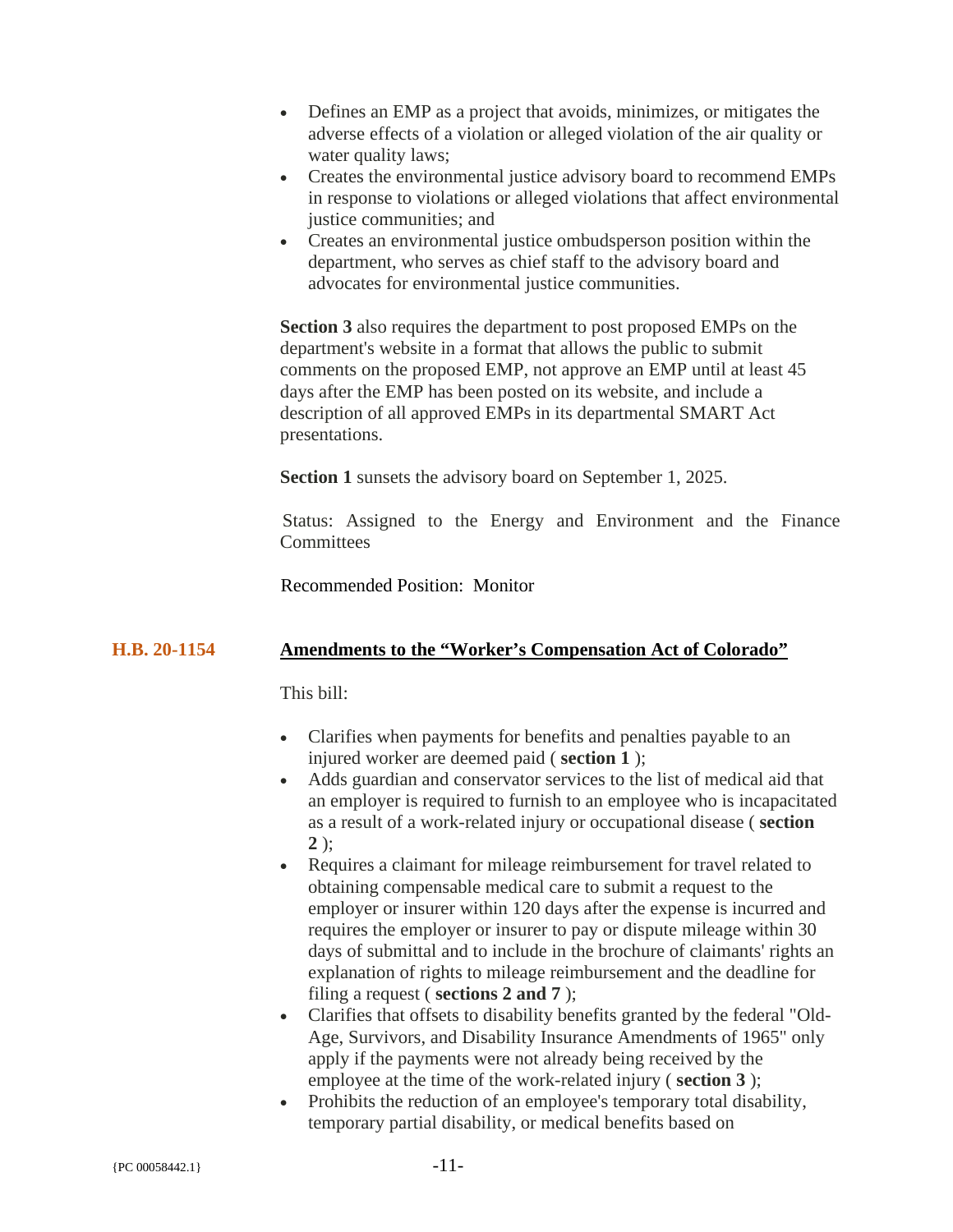apportionment under any circumstances; limits apportionment of permanent impairment to specific situations; and declares that the employer or insurer bears the burden of proof, by a preponderance of evidence, at a hearing regarding apportionment of permanent impairment or permanent total disability benefits ( **section 4** );

- Adds the conditions that, in order for an employer or insurer to request the selection of an independent medical examiner when an authorized treating physician has not determined that the employee has reached maximum medical improvement (MMI), an examining physician must serve a written report to the authorized treating physician specifying that the examining physician has determined that the employee has reached MMI; the authorized treating physician must examine the employee at least 20 months after the date of the injury and determine that the employee has reached MMI; the authorized treating physician must be served with a written report indicating MMI; and the authorized treating physician has responded that the employee has not reached MMI or has failed to respond within 15 days after service of the report ( **section 5** );
- Changes the whole person impairment rating applicable to an injured worker from 25% to 19% for purposes of determining the maximum amount of combined temporary disability and permanent partial disability payments an injured worker may receive ( **section 6** );
- Prohibits an employer or insurer from withdrawing an admission of liability 2 years after the date the admission of liability on the issue of compensability was filed, except in cases of fraud ( **section 7** );
- Prohibits the director of the division of workers' compensation or an administrative law judge from determining issues of compensability or liability unless specific benefits or penalties are awarded or denied at the same time ( **section 8** );
- Clarifies the scope of authority of prehearing administrative law judges ( **section 9** );
- Increases the threshold amount that an injured worker must earn in order for permanent total disability payments to cease and allows for annual adjustment of the threshold amount starting in 2021 ( **section 11** ); and
- Clarifies the orders that are subject to review or appeal ( **sections 10 and 12** ).

Status: Assigned to the Business Affairs and Labor Committee

Recommended Position: Monitor

# **H.B. 20-1173 Amendment to the Utility Locating Statute to Exempt County Road Maintenance from locating requirements**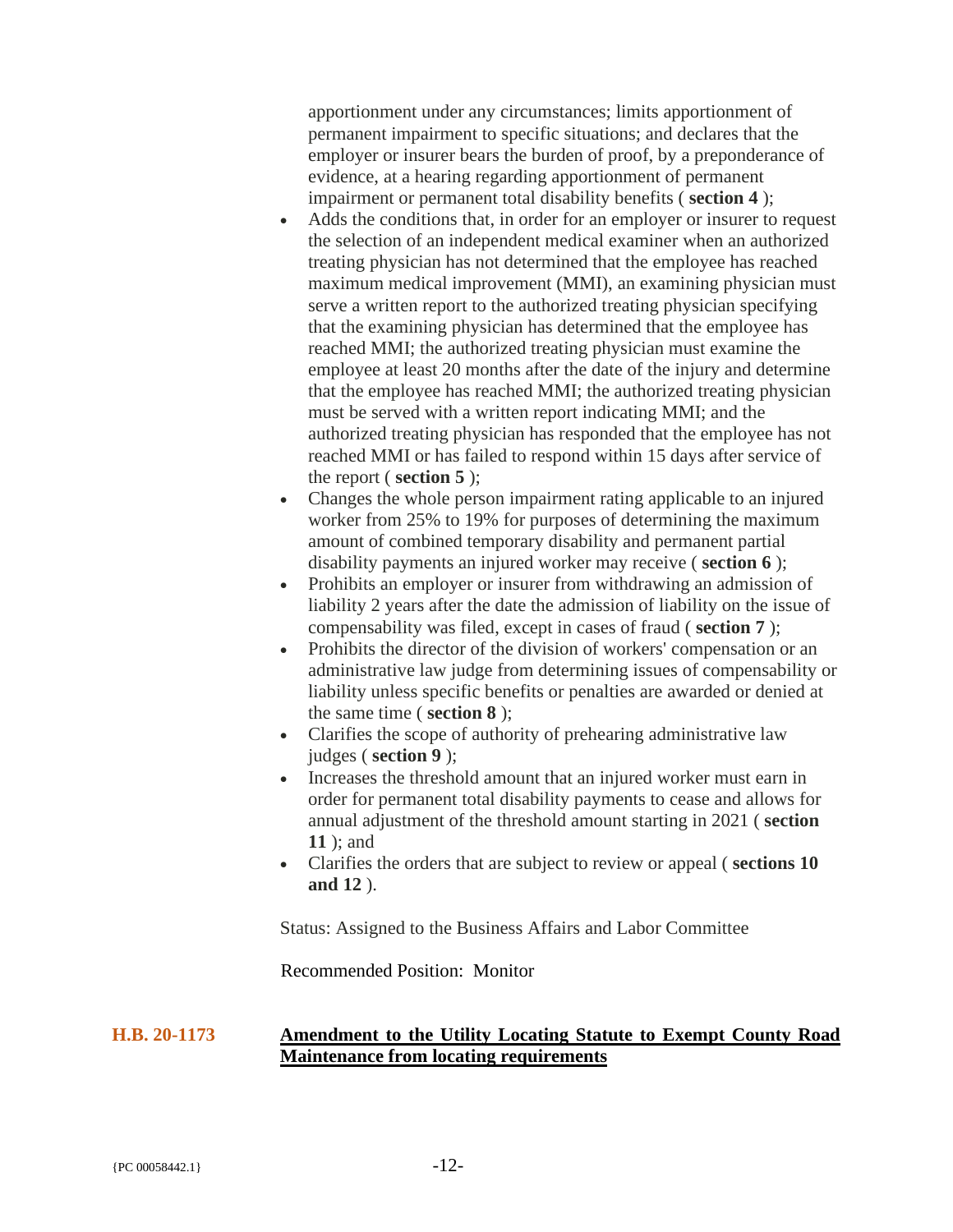Current law requires an individual or entity to notify the statewide notification association of all owners and operators of underground facilities of its intent to engage in excavation so that any underground facilities, such as water and sewer pipes, gas lines, and electric or cable lines, that the excavation might affect can be located and marked before excavation begins. Underground facilities are often located beneath county gravel and dirt roads, normally at a depth of at least 18 inches below the road surface. Counties maintain the profile and surface condition of such county roads and county road rights-ofway by engaging in routine and emergency maintenance activities that do not disturb more than 6 inches in depth. These maintenance activities currently trigger the excavation notification requirement, and the related requirement that the location of underground facilities be marked, even though they occur above the levels where underground facilities are located. To prevent such activities from triggering the excavation notification requirement, the bill specifies that "excavation" does not include routine or emergency maintenance of right-of-way on county-owned gravel or dirt roads performed by county employees that:

- Does not lower the existing grade or elevation of the road, shoulder, and ditches; and
- Does not disturb more than 6 inches in depth during maintenance operations.

Status: Assigned to the Transportation and Local Government Committee

Recommended Position: Support

## **H.B. 20-1215 Continuation of the Water and Wastewater Facility Operators Certification Board**

The bill implements the recommendations of the department of regulatory agencies' sunset review of the water and wastewater facility operators certification board by:

- Extending the repeal date of the board until September 1, 2031 ( **sections 1 and 2** of the bill);
- Amending the definition of "domestic wastewater treatment facility" to exclude only those small on-site wastewater treatment systems with a design capacity of 2,000 gallons or less per day, unless the system discharges directly to surface water ( **section 3** );
- Repealing the exclusion of facilities designed to operate for less than one year and facilities with in-situ discharges from the definition of "industrial wastewater treatment facilities" ( **section 3** );
- Creating a water and wastewater facility operators fund for fees that the board receives directly and uses for the exclusive use of the regulatory program ( **section 4** ); and